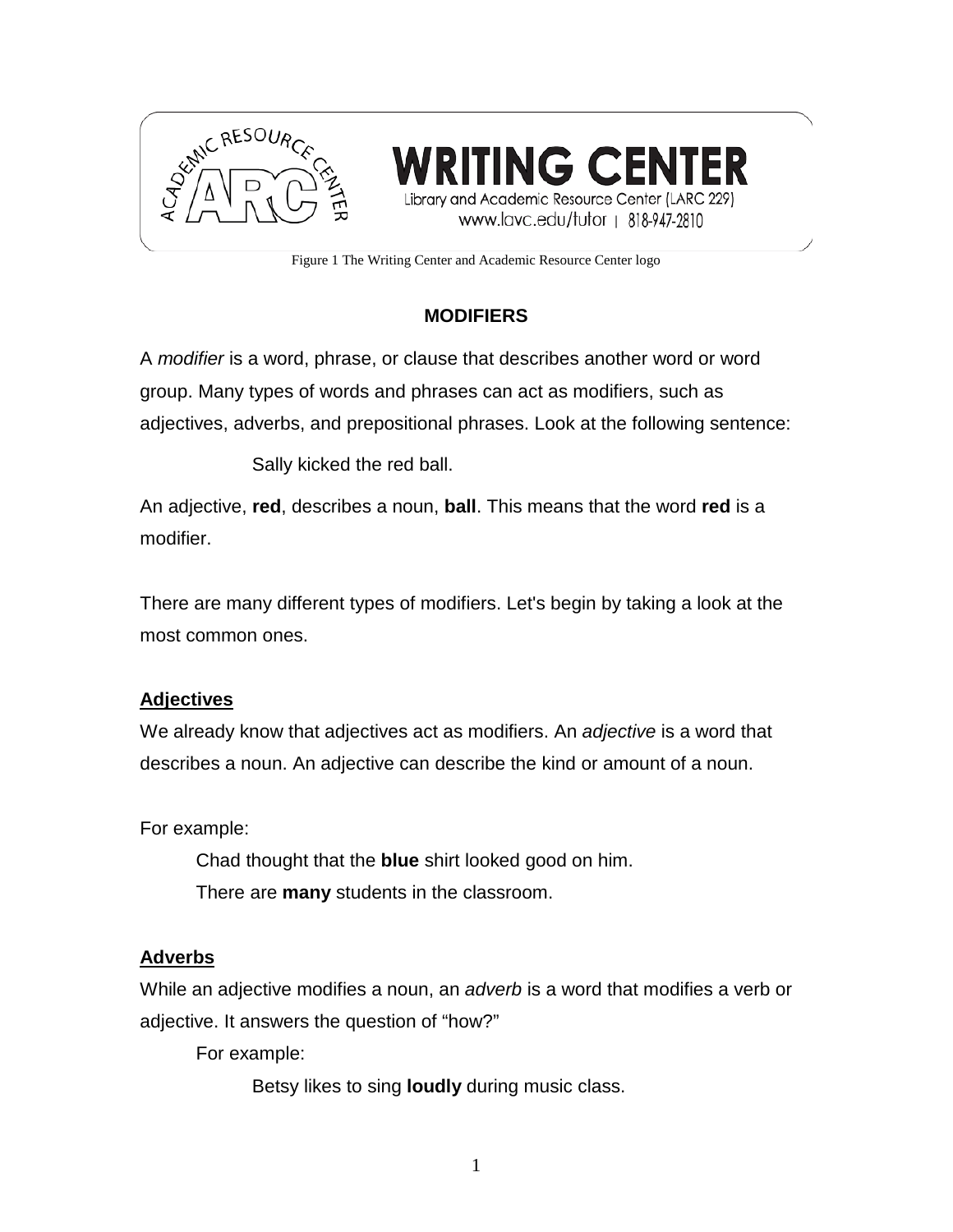In this sentence, the adverb **loudly** describes the verb **sing**. (How does she sing? Loudly.)

Arthur was **extremely** tired at the end of the day.

Here, the adverb **extremely** describes the adjective **tired**. (How tired is he? Extremely.)

## **Prepositional Phrases**

*Prepositions* are words that describe the place, direction, or time of something. In sentences, they are combined with nouns to form *prepositional phrases*. These phrases act as modifiers for other words. They usually have the same effect as an adjective or adverb.

For example:

The boy ran **towards the tree**.

In this sentence, **towards the tree** is a prepositional phrase. It contains the preposition **towards** and the noun **tree**. This phrase works like an adverb because it modifies the verb **ran**.

The lamp **beside the bed** was off.

The prepositional phrase in this sentence is **beside the bed**. It contains the preposition **beside** and the noun **bed**. This phrase acts as an adjective because it modifies the noun **lamp**.

| <b>Commonly Used Prepositions</b> |                |             |         |
|-----------------------------------|----------------|-------------|---------|
| About                             | <b>Before</b>  | Except      | Over    |
| Above                             | <b>Behind</b>  | For         | Through |
| Across                            | <b>Below</b>   | From        | To      |
| After                             | <b>Beneath</b> | In          | Toward  |
| Against                           | <b>Beside</b>  | Into        | Under   |
| Along                             | <b>Between</b> | <b>Near</b> | Up      |
| Among                             | By             | Of          | With    |
| Around                            | Down           | Off         | Within  |
| At                                | During         | On          |         |
|                                   |                |             |         |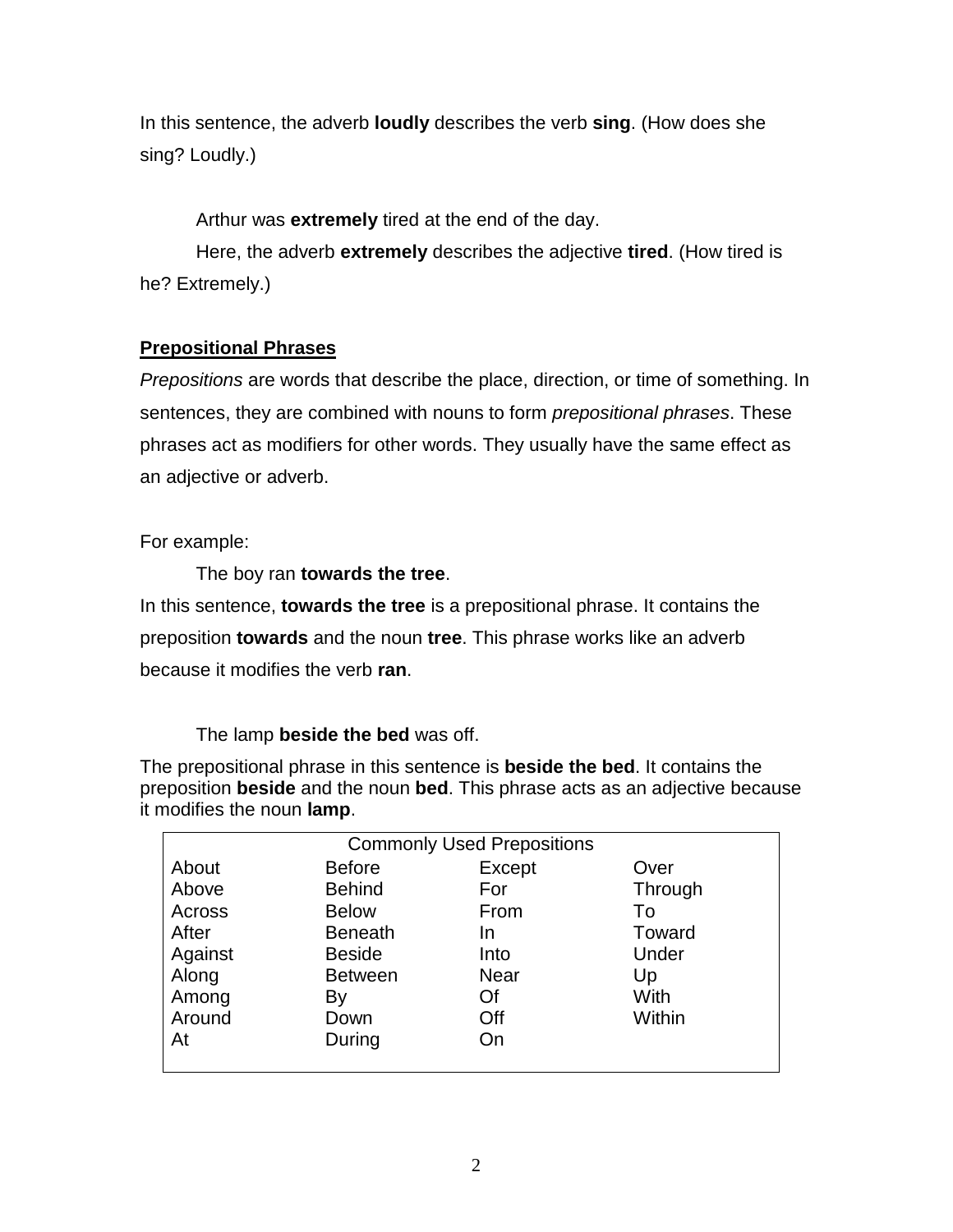Some people say that a preposition is anything that a plane can do to a cloud.



*Figure 2 A drawing of an airplane.*



*Figure 3 An image of a cloud*

This plane can go above the cloud, around the cloud, beneath the cloud, etc.

### **Limiting Modifiers**

A *limiting modifier*, as its name suggests, modifies a word by limiting it.

## For example:

Stephen takes **only** two classes.

The modifier **only** limits the word **two**, showing us that the number of classes that Stephen takes is limited to two.

Janice recieved **barely** a C on her essay.

Here, **barely** limits the words **a C**. This means that Janice's C was not very high.

**Exercise 1: Circle the modifier or modifiers in each of the following sentences.** 

- 1. Maria opened the blue book and began to read.
- 2. Tyler did not like how loudly the music was playing.
- 3. The bookshelf against the wall had only three books on it.
- 4. Stephanie hurriedly put on the big, brown coat.
- 5. The yellow shoes were tied neatly and tucked into the shoebox.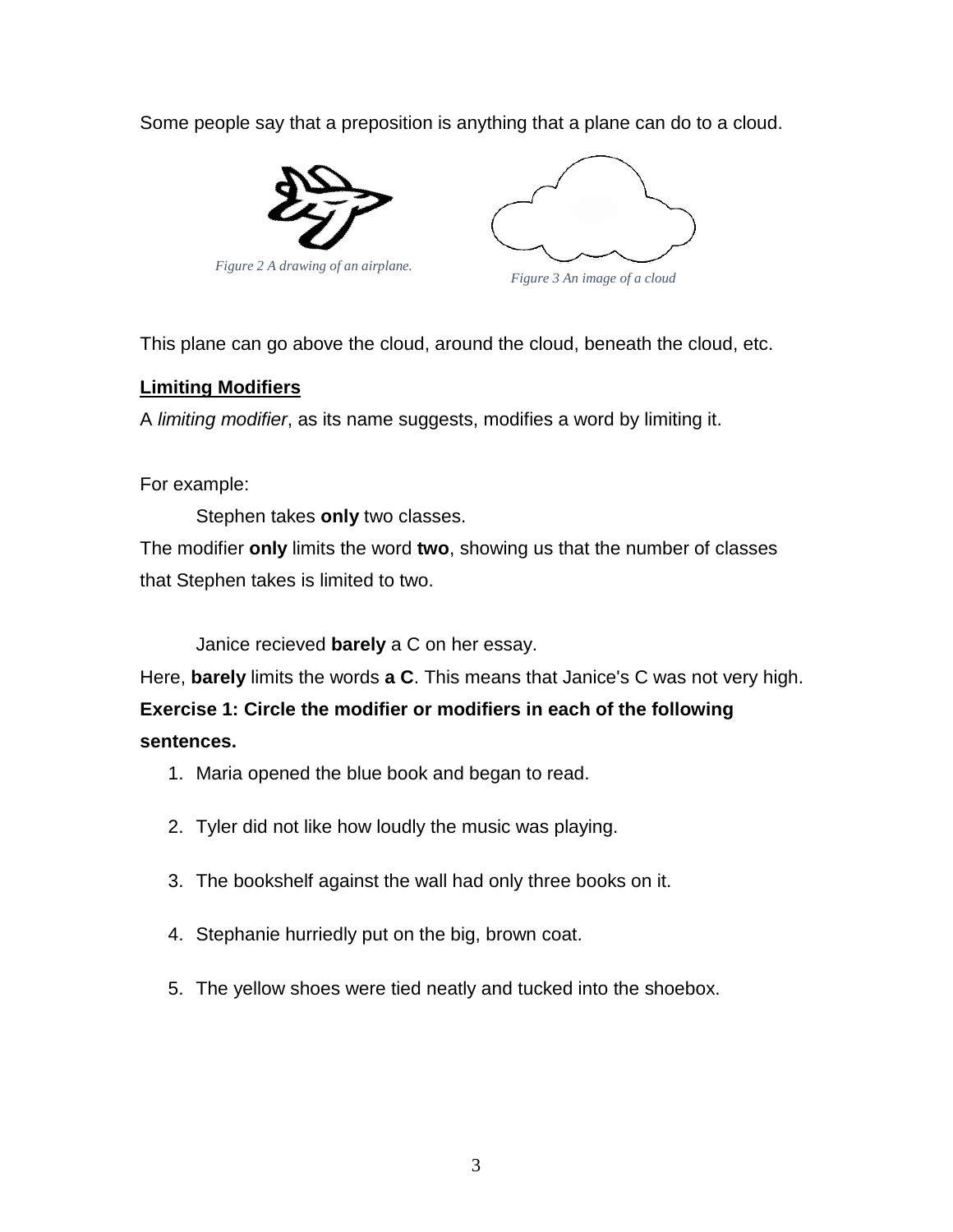## **Common Mistakes with Modifiers**

Modifiers can cause a lot of confusion even for experienced writers. It's very easy to put a modifier in the wrong place and give it an unintended meaning. Let's take a look at some of the common mistakes people make with modifiers.

## **Misplaced Modifier**

The sentence

Tom read the book **on the chair.**

has two possible meanings.







It could also mean that the book was **on the chair** while Tom was reading it.

Figure 3 An image of a man reading in a chair. Figure 4 An image of a chair.*<sup>1</sup>*

 The sentence is confusing because it contains a **misplaced modifier**. A **misplaced modifier** is the result of not following one of the most

basic rules concerning modifiers:

Modifiers usually need to be placed directly next to the words they modify.

 $\triangleright$  To see how this applies, let's take another look at the sentence: Tom read the book on the chair.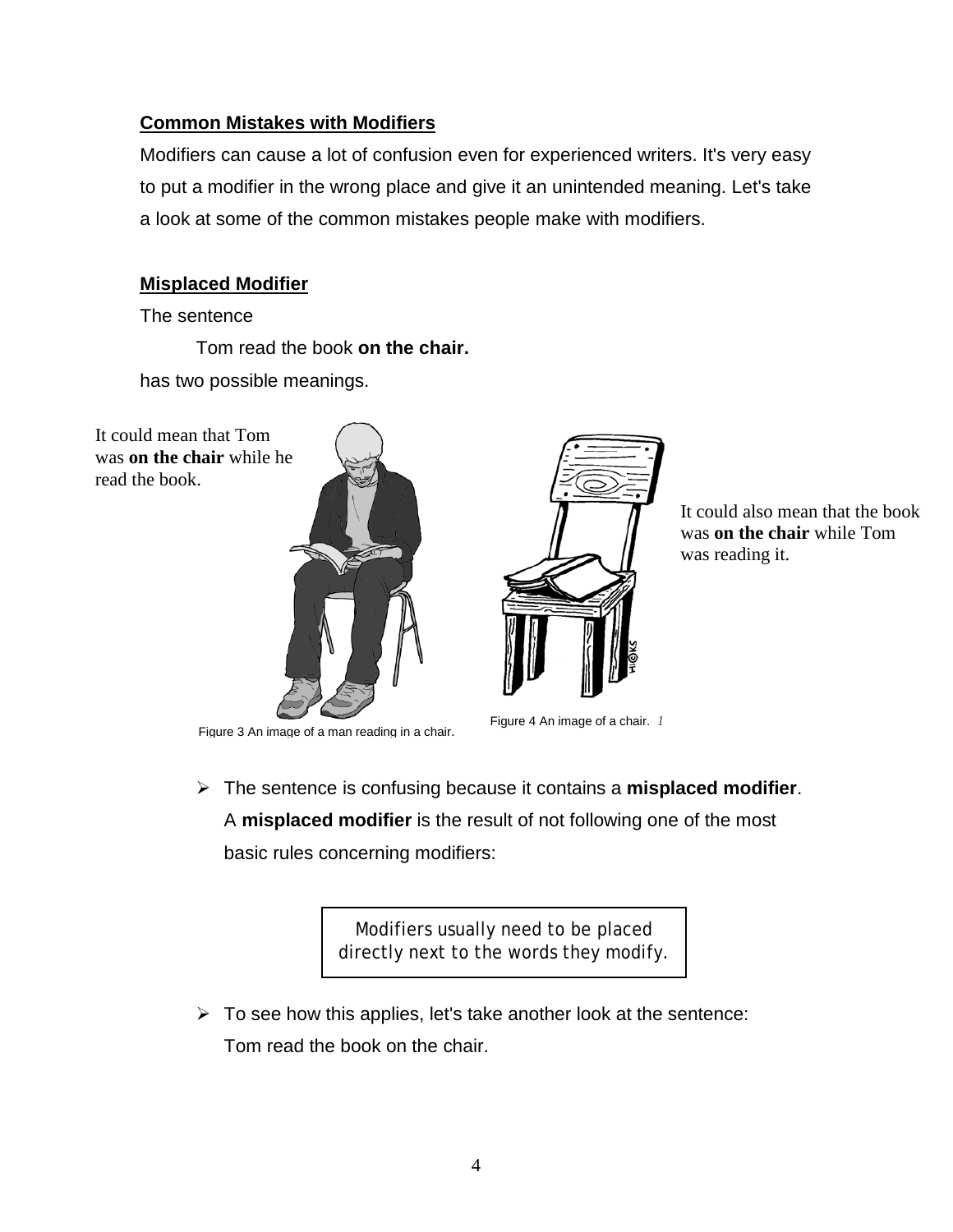The phrase **on the chair** is a *prepositional phrase* modifier. Since the writer placed it next to the word **book**, the phrase is actually describing **the book** instead of **Tom.** If we want to describe **Tom**, we need to follow the rule and place **on the chair** right next to the word **Tom**, like this:

**On the chair**, Tom read the book.

 It is especially easy to misplace *limiting modifers* so that they limit the wrong words.

Jerry **only** goes to school on Tuesdays.

In this sentence, **only** is placed next to the word **goes**, meaning that, on Tuesdays, Jerry's action is limited to **going** to school. In other words, on Tuesdays, Jerry goes to school, but he does not come back. The sencence should be written:

Jerry goes to school **only** on Tuesdays.

In this version, the word **only** limits the phrase **on Tuesdays**, meaning that Jerry goes to school **on Tuesdays**, but not any other day of the week.

 $\triangleright$  Remember that phrases can sometimes act as modifiers as well.

The child built a sand castle **playing in the sand**.

Since the sand castle was not playing in the sand, the sentence should say:

**Playing in the sand**, the child built a sand castle.

#### **Exercise 3: Correct the** *misplaced modifiers* **in the following sentences.**

- 1. In a jar, Cynthia kept the pickles.
- 2. Joe found an interesting article reading the newspaper.
- 3. Michael checked for his shoes under the bed.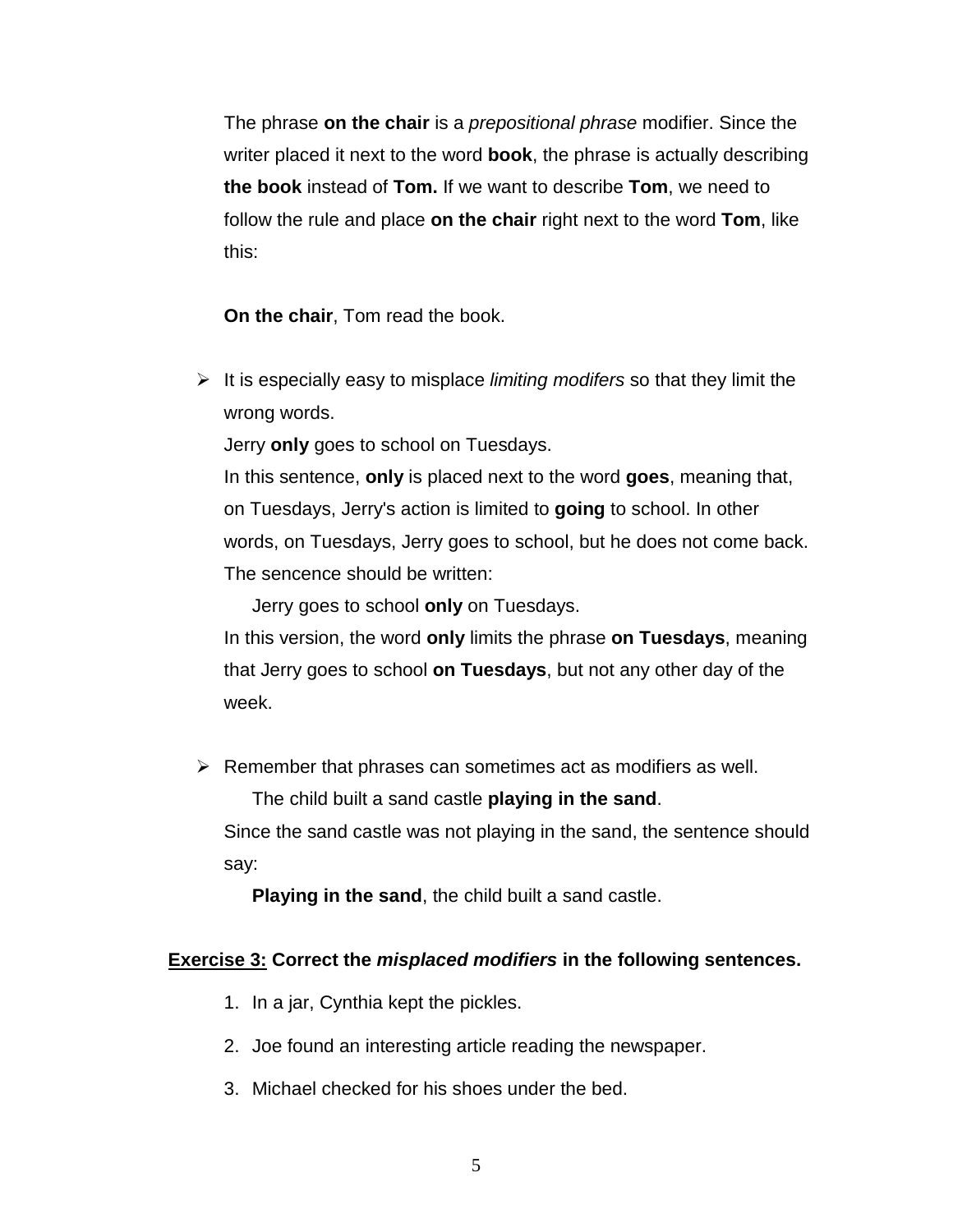- 4. Lilly only wears designer clothing.
- 5. Change is only good in some situations.

## **Dangling Modifier**

Like a *misplaced modifier*, a *dangling modifier* modifies the wrong word. However, while a *misplaced modifier* is simply not placed next to the correct word, a sentence with a *dangling modifier* does not even contain the word that the modifier should be next to.

For example:

While **escaping from the garage**, the boiler exploded.

The modifier **escaping from the garage** is next to the noun **the boiler**. If we follow the rule of where to place modifiers, we must assume that the boiler was escaping from the garage. Obviously, this is not correct. If this were a *misplaced modifier*, we could simply move the modifier next to the correct word. We cannot do that here because the sentence does not mention who or what was escaping. In order to fix this sentence, we need to add

a word that indicates who or what did the escaping.

While Jim was **escaping from the garage**, the boiler exploded.

In this version of the sentence, the modifier **escaping from the garage** has been placed next to **Jim**. We now know that the person who was escaping from the garage was **Jim** and not **the boiler**.

To fix a *dangling modifier*, always ask, *"What is this modifier trying to descibe?"* In our example, the modifier **escaping from the garage** is trying to describe **Jim**.

# **Exercise 4: Correct the** *dangling modifiers* **in the following sentences.**

- 1. Entering the room, the picture caught my eye.
- 2. When inside the office, the noise seemed much louder.
- 3. Walking down the street, the dog chased him.
- 4. Already nervous, the exam made things even worse.
- 5. Already full, the extra drop of water made the glass overflow.

## **Modifiers that Split an Infinitive**

A verb has many forms. For example, the verb **to jump** has the forms **jump**, **jumps**, **jumping**, **will jump**, **have jumped**, and even more. Its simplest form is **to jump**. This is known as the *infinitive* form. All verbs have an *infinitive* form. We